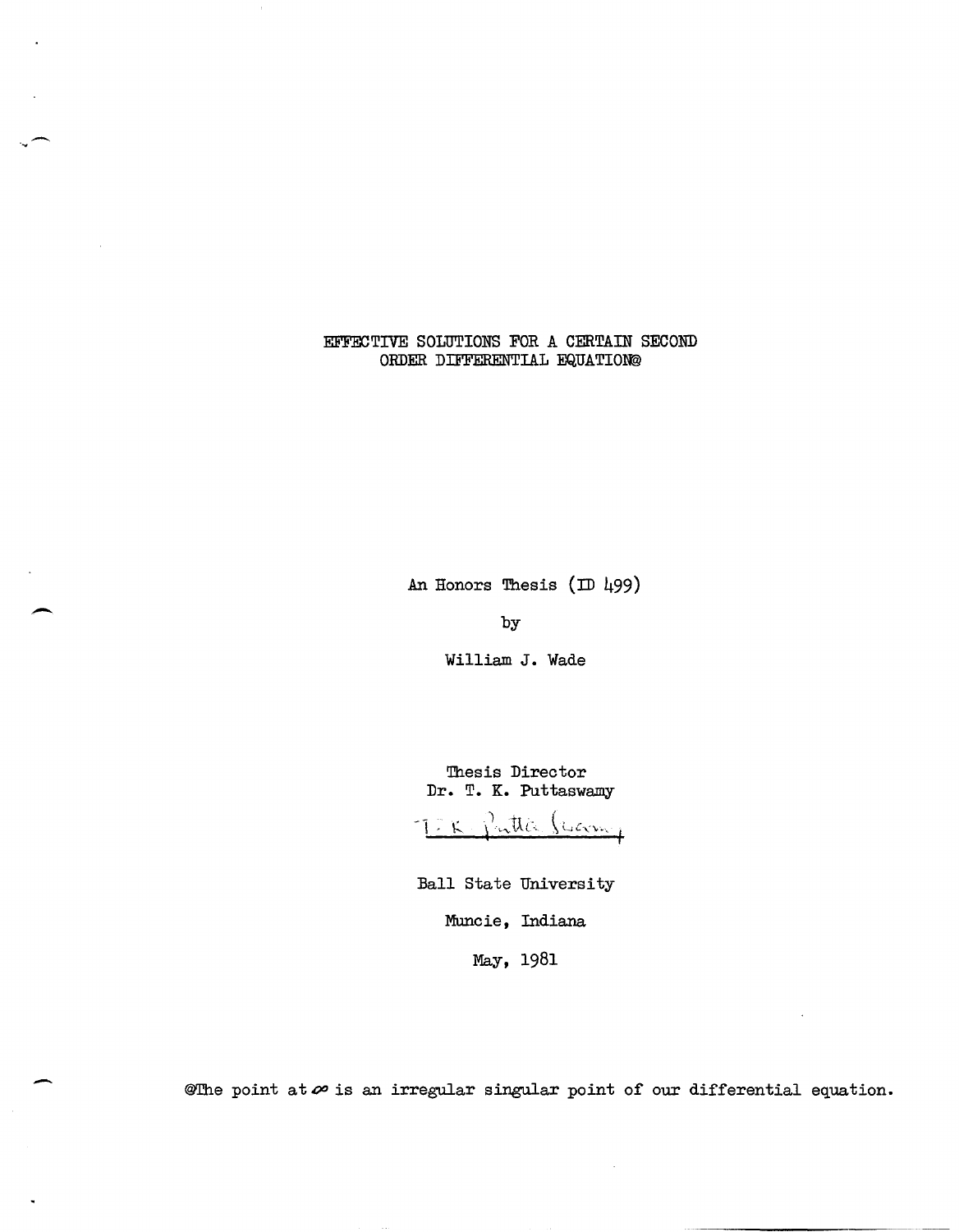## I. INTRODUCTION

For the past five decades, considerable progress has been made in studying the behaviour of solutions of equations of the form

$$
\frac{dz}{dx} = x^{x-1} \quad \left(\sum_{k=0}^{\infty} A_k x^{-k}\right) z \tag{1.1}
$$

where r, the rank of this system, is a non-negative integer,  $\sqrt{11}$  and  $\sqrt{5}$ . The unknown z(x) and the constant coefficients  $A_k$  are n<sup>th</sup> order square matrices and the indicated series is presumed to converge for all sufficiently large values of  $\vert x \vert$ .

G. D. Birkoff in two papers in 1909 and 1913,  $\sqrt{1}$  and  $\sqrt{2}$ , at tempted to terminate the infinite series in  $(1)$  and produce a new reduced equation of the form

$$
\frac{dy}{dx} = x^{x-1} \sum_{j=0}^{s} C_j x^{-j} y \qquad (1.2)
$$

by using one of two types of transformations:

-

-

Type I. 
$$
z = B(x)y
$$

where the  $n^2$  elements in matrix B are all analytic in some neighborhood of  $x = \infty$  and the determinant  $B(\infty) \neq 0$ .

Type II. 
$$
z = v(x)y
$$

where  $v(x)$  can be represented by a convergent series of the form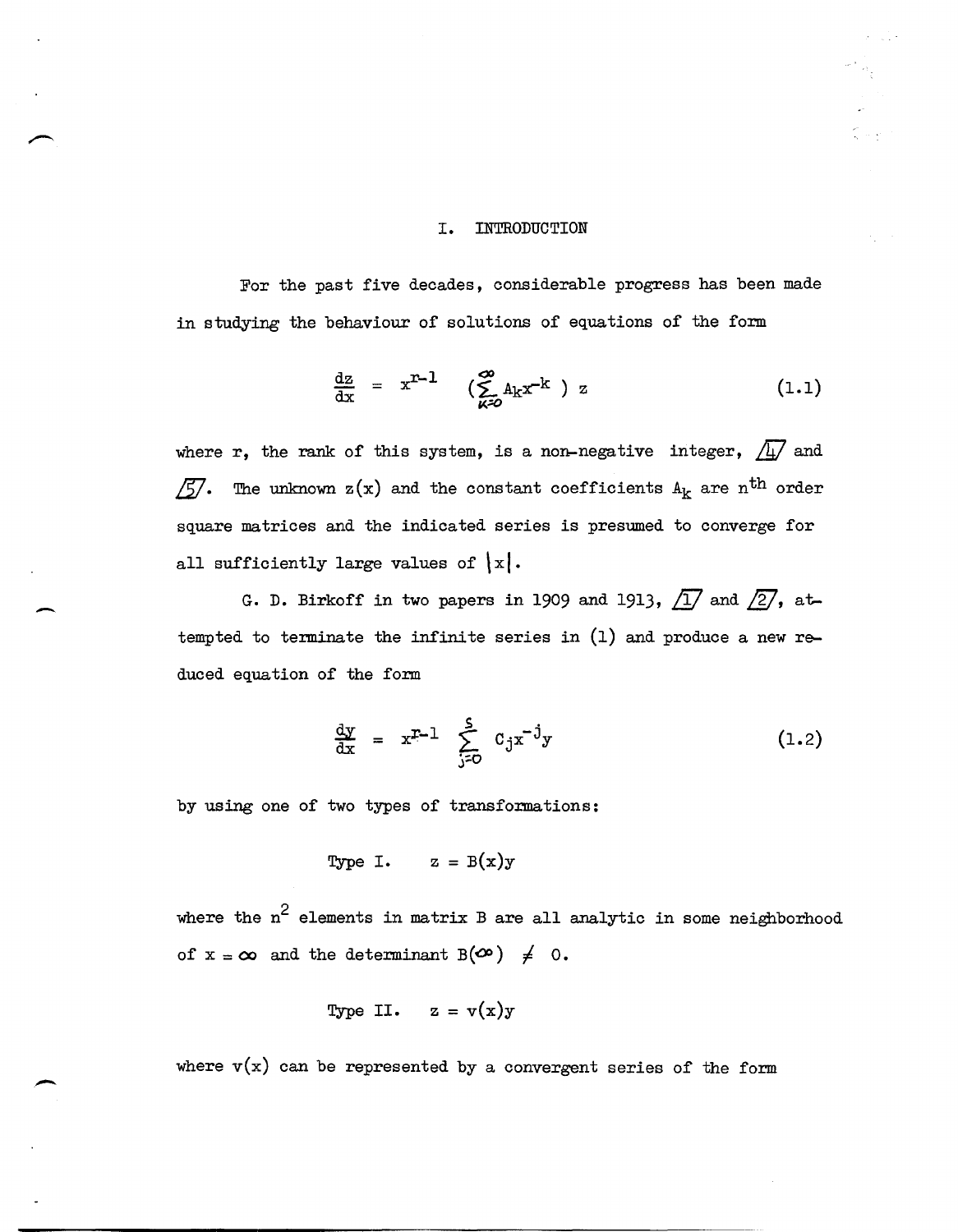$$
\mathbf{v}(\mathbf{x}) = \mathbf{x}^{\mathcal{B}} \sum_{j=0}^{\infty} \mathbf{v} \mathbf{x}^j
$$

where the lead matrix  $v_0 \neq 0$ ; g is an integer and the determinant of  $v(x)$  is nonvanishing in some neighborhood of infinity,  $r_1 \leq |x| \leq \infty$ . The determinant of the lead matrix  $v_0$  may, however, be zero.

G. D. Birkhoff asserted that, if an appropriate transformation of Type I were used, the s in  $(2)$  need not exceed r. However, in 1953, Gantmacher,  $\overline{37}$ , produced a counter-example showing that Birkhoff had made an error.

In a paper in 1963, H. L. Turrittin  $\sqrt{67}$  attempted to make clear to what extent Birkhoff was right and to what extent he was wrong. For instance, there is always some cutoff, *i.e.,* form (2) can always be reached by a suitable transformation of Type I for some sufficiently large finite value of s.

If  $r = 0$ , and this is the case covered by the counter-example of Gantmacher, Birkhoff would have been right if he had made his s one unit larger and if the more general transformation of Type II were used, Birkhoff is still correct provided the characteristics of Ao are all distinct.

When  $A_0$  has multiple roots, the situation is complicated and obscure.

In this Senior Honors thesis, an attempt is successfully made to effectively solve differential equations of the form

 $y'' + a(z)y' + b(z)y = 0$ 

when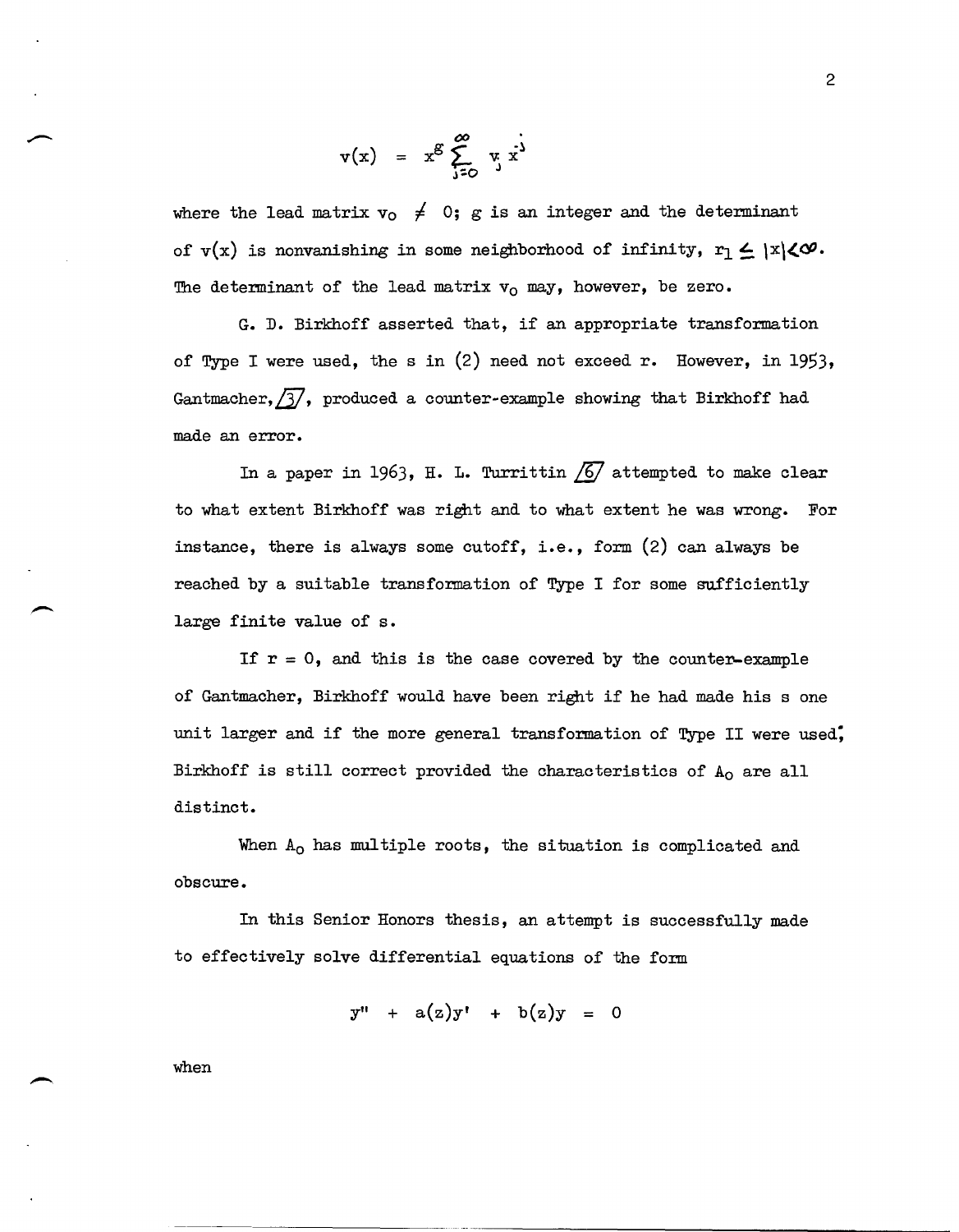$$
a(z) = \sum_{i=0}^{\infty} a_i z^{i}
$$
,  $b(z) = \sum_{i=0}^{\infty} b_i z^{-i}$ ,  $a_0^2 \neq \mu b_0$ 

and both power series converge for  $|z| > R$ .

 $\overline{\phantom{a}}$ 

 $\ddot{\phantom{a}}$ 

 $\ddot{\phantom{a}}$ 

 $\overline{\phantom{a}}$ 

 $\lambda$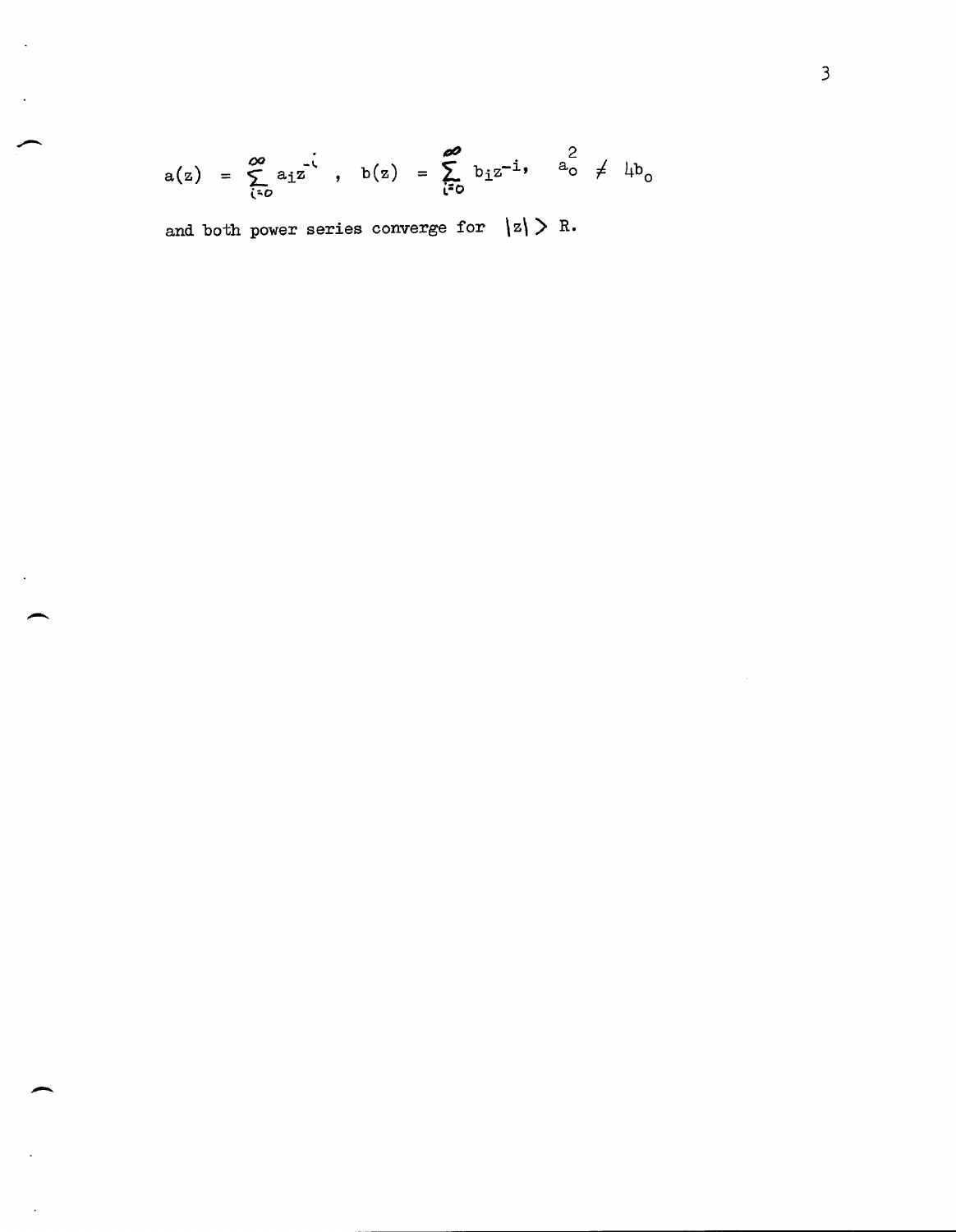## II. NATURE OF THE PRESENT PROBLEM

Consider the differential equation

$$
y'' + a(z)y' + b(z)y = 0 \qquad (2.1)
$$

where

 $\overline{\phantom{a}}$ 

$$
a(z) = \sum_{i=0}^{\infty} a_i z^{-i}
$$
  

$$
b(z) = \sum_{i=0}^{\infty} b_i z^{-i}.
$$
 (2.2)

Here the variable z is complex as the coefficients  $a_j$ ,  $b_j$  (i = 0, 1, 2,  $\dots$ ) with  $a^2 \neq l_1 b_0$ . (2.3)

The two power series in (2) converge for  $|z| > R$ . In the language of Fuch's theory, the differential equation (2.1) will have an irregular singular point at  $z = \infty$ . We effectively solve the differential equation (2.1) as follows:

We first make the transformation

$$
y = y_1
$$
  
and 
$$
y_1' = y_2
$$

Then (2.1) can be written as

$$
y'_1 = y_2
$$
  
 $y'_2 = -a(z)y_2 - b(z)y_1$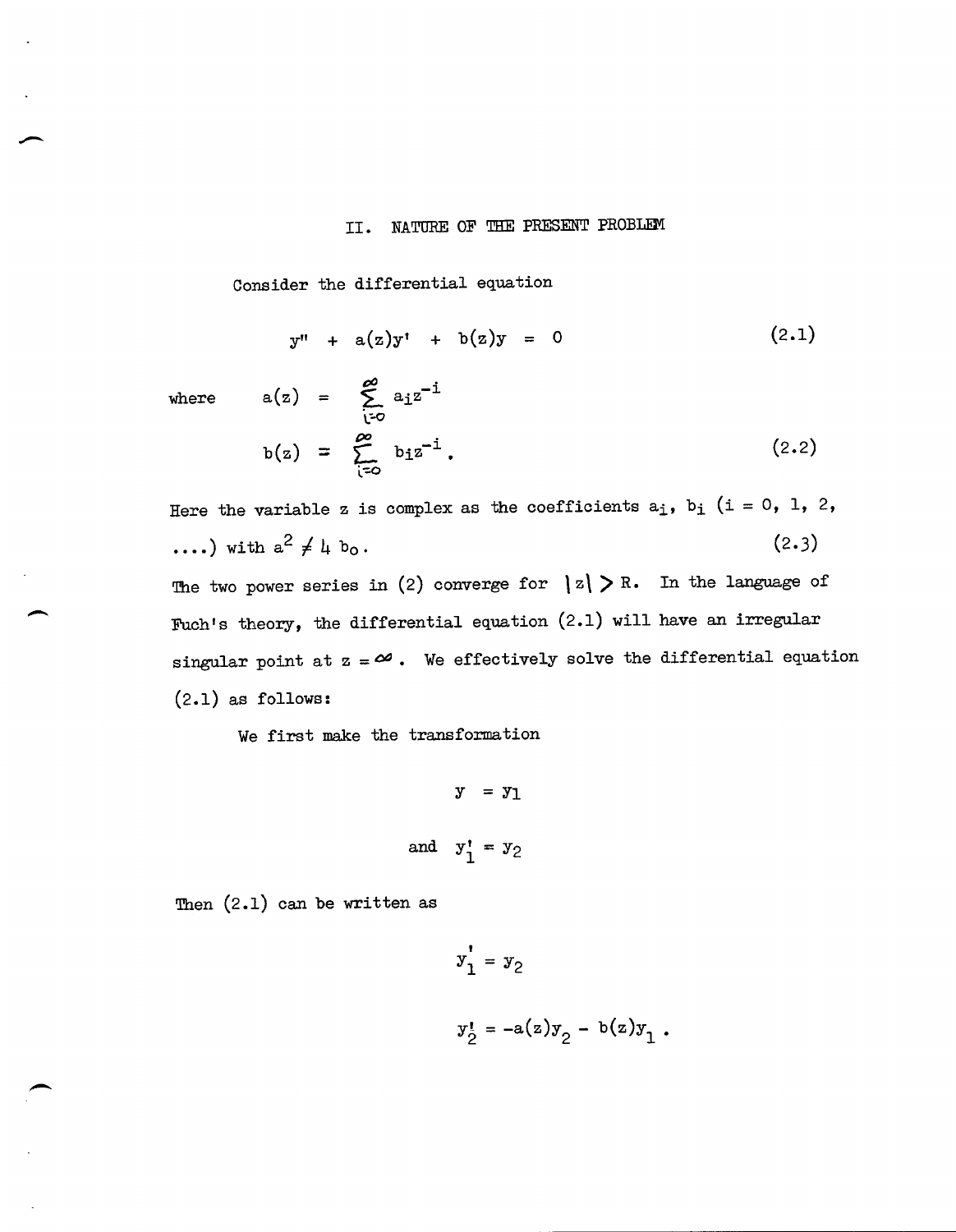This can be put in the matrix form

$$
y' = A(z)y
$$
  
\nwhere  $y = \begin{pmatrix} y_1 \\ y_2 \end{pmatrix}$  and  $A(z) = \begin{pmatrix} 0 & 1 \\ -b(z) & -a(z) \end{pmatrix}$ . (2.4)

---

If A(z) = A<sub>0</sub> + 
$$
\frac{A_1}{z}
$$
 +  $\frac{A_2}{z^2}$  + ... (z) > R,

where  $A_i$  (i = 0, 1, 2, ....) are 2 x 2 constant matrices, we find that

$$
A_{0} = \begin{pmatrix} 0 & 1 \\ -b_{0} & -a_{0} \end{pmatrix}
$$
  

$$
A_{i} = \begin{pmatrix} 0 & 0 \\ -b_{i} & -a_{i} \end{pmatrix}, \quad i = 1, 2, 3, \dots
$$

Let  $\lambda_1$  and  $\lambda_2$  be the eigen values of the matrix  $A_0$ . Then  $\lambda_1$ and  $\lambda_2$  are roots of the characteristic equation

$$
\det (A - \lambda I) = 0 ;
$$
\ni.e.  $\begin{vmatrix} -\lambda & 1 \\ -b_0 & -a_0 - \lambda \end{vmatrix} = 0$ , which can be written as  
\n
$$
\lambda (\lambda + a_0) + b_0 = 0
$$
\nor  $\lambda^2 + a_0 \lambda + b_0 = 0$ .  
\nThus, if  $\lambda_1 = \frac{-a_0 + \sqrt{a_0^2 - 4b_0}}{2}$   
\nand  $\lambda_2 = \frac{-a_0 - \sqrt{a_0^2 - 4b_0}}{2}$ .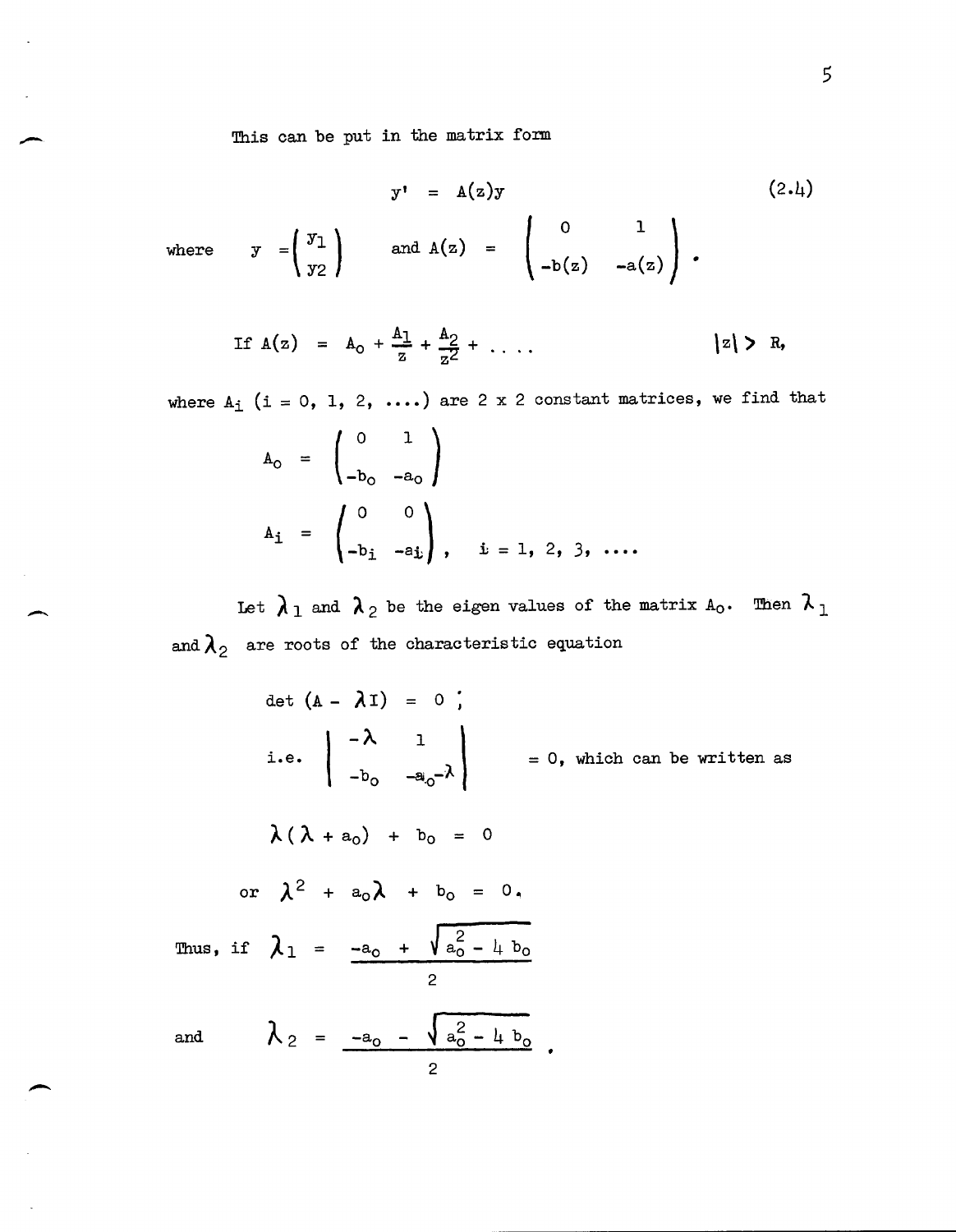In view of (2.3), we observe that  $\lambda_1$  and  $\lambda_2$  are distinct.

Next we diagonalize the matrix  $A_0$ . To do this, we make the transformation

$$
y = \begin{pmatrix} 1 & 1 \\ \lambda_1 & \lambda_2 \end{pmatrix} w \text{ in } (2.4).
$$

Then,  $y' = \begin{pmatrix} 1 & 1 \ 1 & 1 \end{pmatrix} w' = A(z) \begin{pmatrix} 1 & 1 \ 1 & 1 \end{pmatrix} w$ .

This can be written as

where B(z) = 
$$
\begin{pmatrix} x^1 \\ \lambda_1 \end{pmatrix} \begin{pmatrix} 1 \\ \lambda_2 \end{pmatrix}^{-1}
$$
  
\nA(z)  $\begin{pmatrix} 1 & 1 \\ \lambda_1 & \lambda_2 \end{pmatrix}$  (2.5)

Recalling that  $A(z)$  has the representation

$$
A_0 + \frac{A_1}{z} + \frac{A_2}{z^2} + \ldots, \qquad |z| > R
$$

we obtain that

$$
B(z) = B_0 + \frac{B_1}{z} + \frac{B_2}{z^2} + \cdots, \quad |z| > R \quad (2.6)
$$

where

 $\overline{\phantom{0}}$ 

$$
B_0 = \begin{pmatrix} \lambda_1 & 0 \\ 0 & \lambda_2 \end{pmatrix}
$$

$$
B_i = \begin{pmatrix} c_i & d_i \\ -c_i & -d_i \end{pmatrix}
$$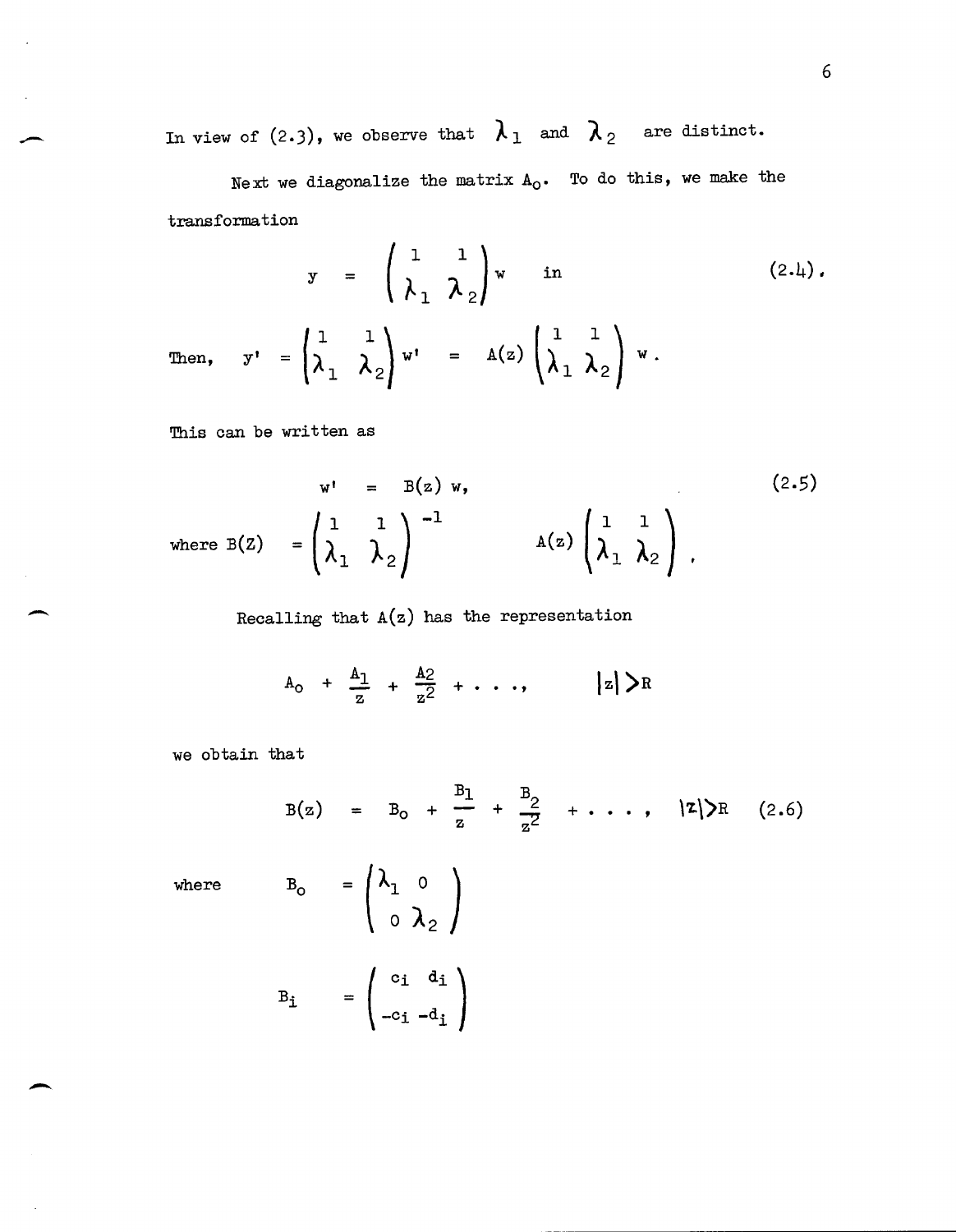with 
$$
c_i = \left[\frac{1}{\lambda_2 - \lambda_1}\right] \left[\begin{array}{c} b_i + a_i \lambda_1 \\ \vdots \\ b_i + a_i \lambda_2 \end{array}\right]
$$
  
 $d_i = \left[\frac{1}{\lambda_2 - \lambda_1}\right] \left[\begin{array}{c} b_i + a_i \lambda_2 \\ \vdots \\ b_i + a_i \lambda_2 \end{array}\right]$ 

Next, we make the transformation

$$
w = T(z) \quad H \quad in \tag{2.5}
$$

Then,

$$
w' = T(z) H' + T'(z) H = B(z) T(z) H
$$

which can put in the form

which can put in the form  
\n
$$
H' = c(z) H,
$$
\n(2.6)

where  $c(z) = T^{-1}(z) [\begin{array}{c} B(z) \ T(z) - T' (z) \end{array}]$ .

We will choose  $T(z)$  such that  $c(z)$  is given by this truncated representation:

$$
c(z) = c_0 + \frac{c_1}{z}, \text{ where } c_0 = \begin{pmatrix} \lambda_1 & 0 \\ 0 & \lambda_2 \end{pmatrix} \text{ and } c_1 = \begin{pmatrix} P_1 & P_2 \\ P_3 & P_4 \end{pmatrix}
$$

Let  $T(z)$  have the form given by

$$
\mathbb{T}(z) = \mathbb{I}_2 + \frac{\mathbb{T}_0}{z} + \frac{\mathbb{T}_1}{z^2} + \cdots
$$

where  $T_0$ ,  $T_1$ ,  $\ldots$  are constant 2 x 2 matrices.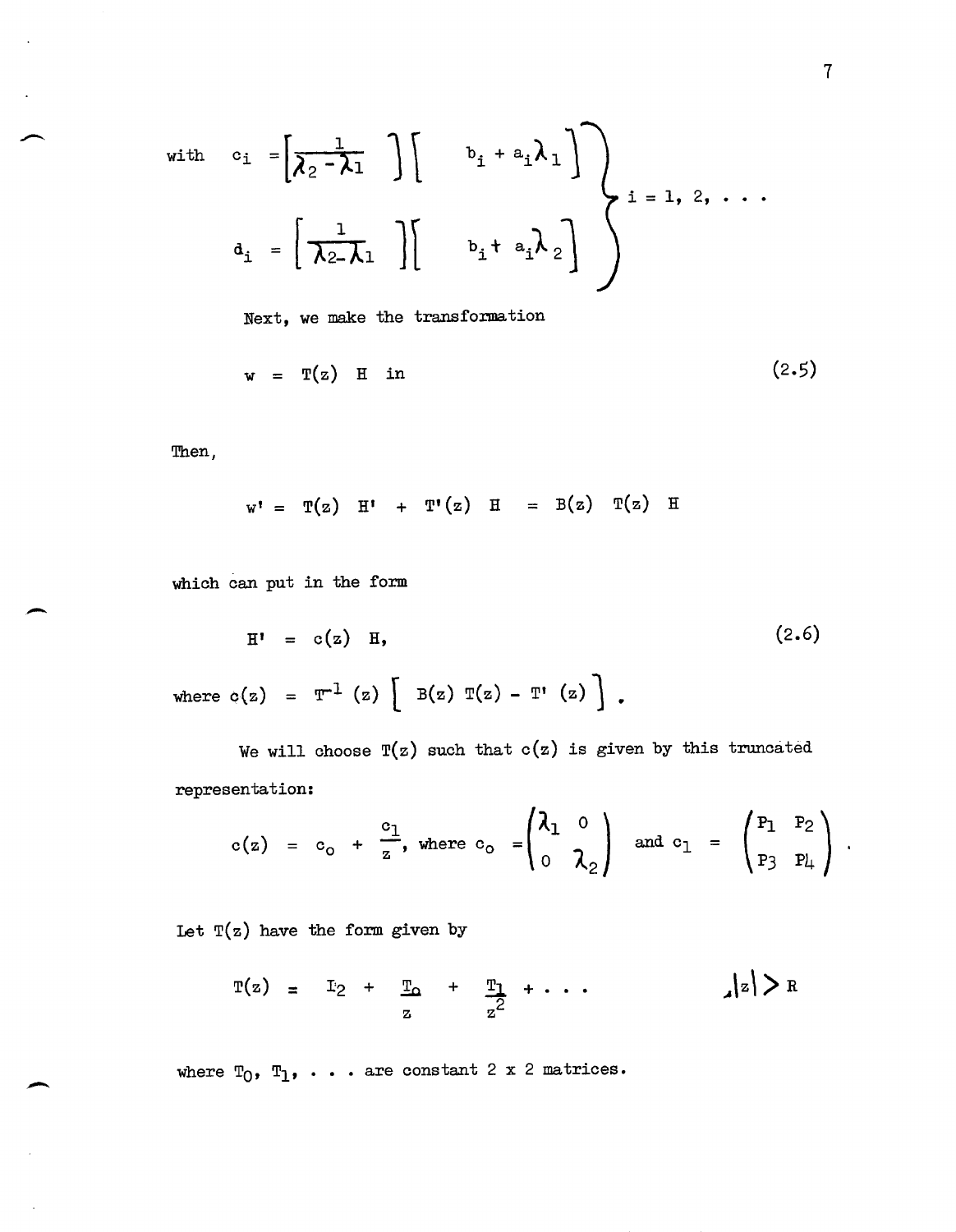Now 
$$
\left[\mathbb{T}(z) - 1\right] = \left(\mathbb{I}_2 + \frac{\mathbb{T}_1}{z} + \frac{\mathbb{T}_2}{z^2} + \frac{\mathbb{T}_3}{z^3} + \cdots\right)^{-1}
$$
  
\n $= \mathbb{I}_2 - \left(\frac{\mathbb{T}_1}{z} + \frac{\mathbb{T}_2}{z^2} + \frac{\mathbb{T}_3}{z^3} + \cdots\right) + \left(\frac{\mathbb{T}_1}{z} + \frac{\mathbb{T}_2}{z^2} + \frac{\mathbb{T}_3}{z^3} + \cdots\right)^2$   
\n $- \left(\frac{\mathbb{T}_1}{z} + \frac{\mathbb{T}_2}{z^2} + \frac{\mathbb{T}_3}{z^3} + \cdots\right)^3 + \cdots$   
\nSo,  $\left[\mathbb{T}(z) - 1\right] = \mathbb{I}_2 - \frac{\mathbb{T}_1}{z} + \frac{1}{z^2} \left(\mathbb{T}_1^2 - \mathbb{T}_2\right) + \frac{1}{z^3} \left(-\mathbb{T}_3 + 2\mathbb{T}_1\mathbb{T}_2 - \mathbb{T}_1^3\right) + \cdots$   
\n $\mathbb{T}^1(z) = - \frac{\mathbb{T}_0}{z^2} - \frac{2\mathbb{T}_1}{z^3} - \frac{3\mathbb{T}_2}{z^4} - \cdots - \frac{(\mathbb{L}_1)}{z^2} \mathbb{T}_{n-2} - \cdots$   
\n $\mathbb{E}(z) \mathbb{T}(z) = \left(\frac{\mathbb{B}_0}{\mathbb{L}} + \frac{\mathbb{B}_1}{z} + \frac{\mathbb{B}_2}{z^2} + \cdots\right) \left(\begin{array}{ccc}\mathbb{T}_2 + \frac{\mathbb{T}_1}{z} + \frac{\mathbb{T}_2}{z^2} + \cdots\right) \\ \vdots \\ \mathbb{T}_2 + \frac{\mathbb{T}_1}{z} + \frac{\mathbb{T}_2}{z^2} + \cdots\end{array}\right)$   
\n $= \mathbb{B} + \frac{1}{z} \left(\mathbb{B}_1 + \mathbb{B}_0 \mathbb{T}_1\right) + \frac{1}{z^2} \left(\mathbb{B}_2 + \mathbb{B}_1 \mathbb{T}_1 + \mathbb{B}_0 \mathbb{T}_2\right) + \cdots$   
\n $+ \frac{1}{$ 

Thus,

 $\overline{\phantom{a}}$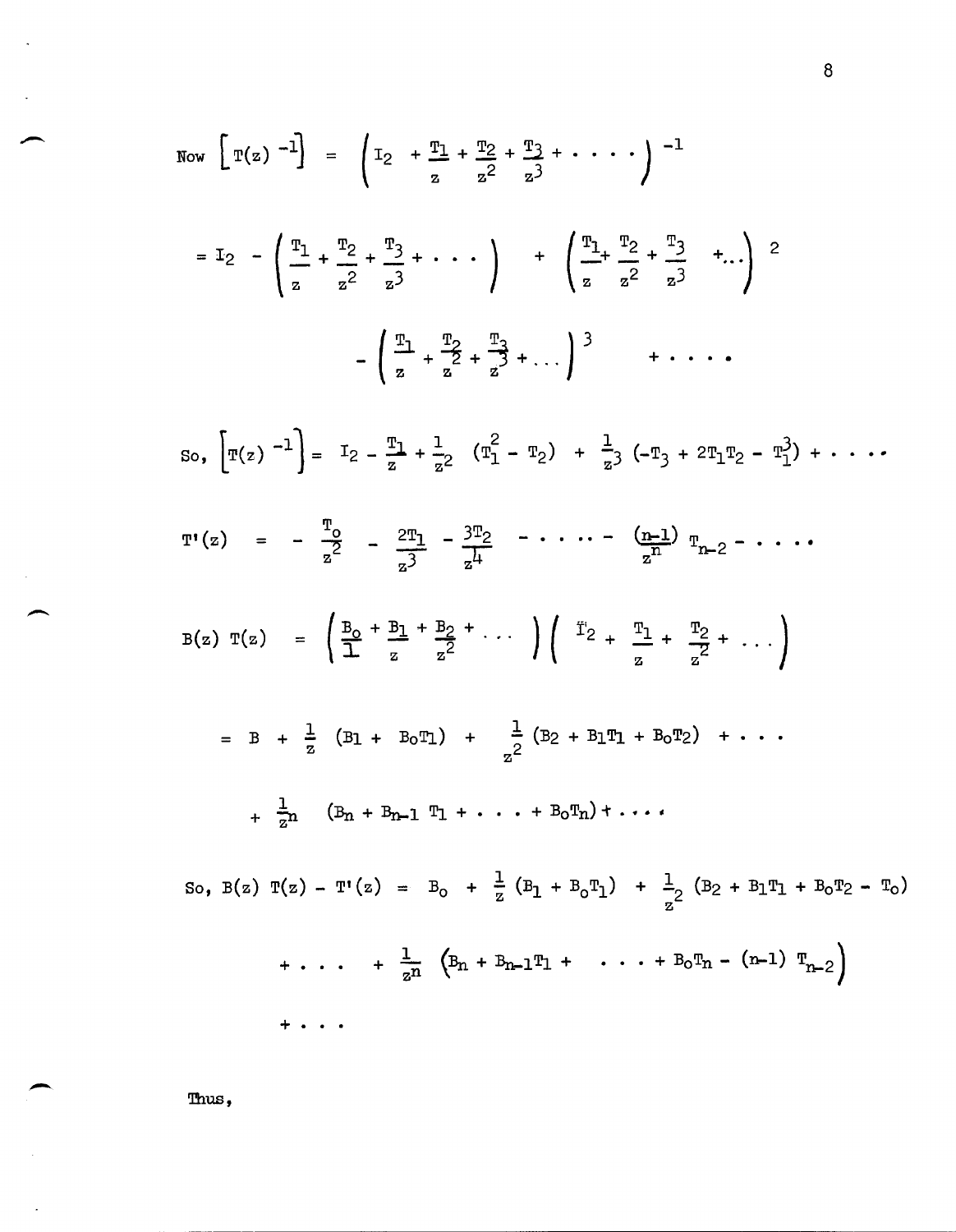$$
c(z) = \left[ I_2 - \frac{T_1}{z} + \frac{1}{z^2} (T_1^2 - T_2) + \frac{1}{z^3} (-T_3 + 2T_1T_2 - T_1^3) + \cdots \right] x
$$
  

$$
\left[ B_0 + \frac{1}{z} (B_1 + B_0T_1) + \frac{1}{z^2} (B_2 + B_1T_1 + B_0T_2 - T_0) + \cdots \right]
$$
  

$$
+ \frac{1}{z^n} (B_1 + B_{n-1} T_1 + \cdots + B_0T_n - (n-1) T_{n-2}) + \cdots \right]
$$
  

$$
= B_0 + \frac{1}{z} \left[ B_1 + B_0T_1 - T_1B_0 \right]
$$
  

$$
+ \frac{1}{z^2} \left[ B_2 + B_1T_1 + B_0T_2 - T_0 - T_1 (B_1 + B_0T_1) + (T_1^2 - T_2) B_0 \right]
$$
  

$$
+ \frac{1}{z^3} \left[ B_3 + B_2T_1 + B_1T_2 + B_0T_3 - 2T_1 - T_1 (B_2 + B_1T_1 + B_0T_2 - T_0) + (T_1^2 - T_2) (B_0 - B_1T) + (-T_3 + 2T_1T_2 - T_1^3) B_0 \right] + \cdots
$$
  

$$
= C_0 + \frac{C_1}{z}.
$$

In order to get the desired trunoated form we have to ohoose  $T_1$ ,  $T_2$ ,  $T_3$ ... so that

$$
B_2 + B_1 T_1 + B_0 T_2 - T_0 - T_1 (B_1 + B_0 T_1) + (T_1^2 - T_2) B_0 = 0.
$$
  

$$
B_3 + B_2 T_1 + B_1 T_2 + B_0 T_3 - 2T_1 - T_1 (B_2 + B_1 T_1 + B_0 T_2 - T_0)
$$
  

$$
+ (T_1^2 - T_2) (B_0 + B_1 T) + (-T_3 + 2 T_1 T_2 - T_1^3) B_0 = 0
$$

and so on.

 $\overline{\phantom{0}}$ 

9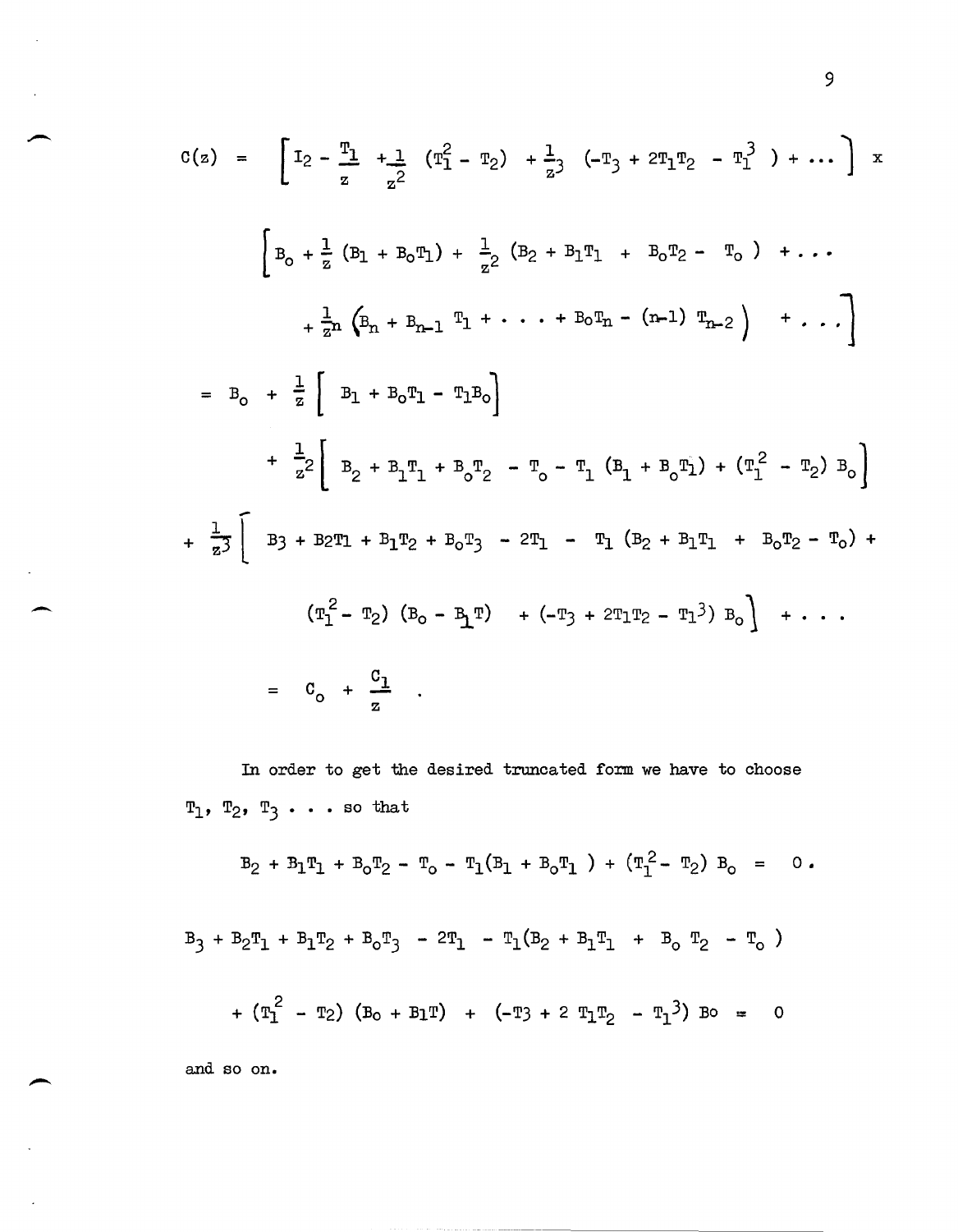We now make the transformation

$$
H = e^{\lambda_1 z}
$$
 1 in (2.6) to obtain

$$
\lambda_1^z \qquad \qquad \mathbf{I'} + \lambda_1 e^{\lambda_1^z} \qquad \mathbf{I} = c(z) e^{\lambda_1^z} \qquad \qquad \mathbf{I} \qquad \text{which}
$$

reduces to

$$
I' = \left[ c(z) - \lambda_1 I_2 \right] I
$$

$$
= \left[ D_0 + \frac{D_1}{z} \right] I.
$$

Here,

and

-

-

l,

$$
D_0 = \begin{pmatrix} 0 & 0 \\ 0 & \lambda_2 \lambda_1 \end{pmatrix} = \begin{pmatrix} 0 & 0 \\ 0 & P \end{pmatrix} \text{ with } P = \lambda_2 \lambda_1
$$
  

$$
D_1 = C_1 + \begin{pmatrix} 1 & 2 \\ 3 & \lambda_1 \end{pmatrix}.
$$

Next, we make the transformation

$$
I = \begin{pmatrix} 1 & b \\ 0 & 1 \end{pmatrix} J \qquad in (2.7).
$$

 $\ddot{\phantom{0}}$ 

We get

$$
\mathbf{I'} = \begin{pmatrix} 1 & b \\ 0 & 1 \end{pmatrix} \mathbf{J'}
$$
\n(2.8)

$$
= \left[ \begin{pmatrix} 0 & 0 \\ 0 & P \end{pmatrix} + \frac{1}{z} \begin{pmatrix} P_1 & P_2 \\ P_3 & P_4 \end{pmatrix} \right] \begin{pmatrix} 1 & b \\ 0 & 1 \end{pmatrix} J.
$$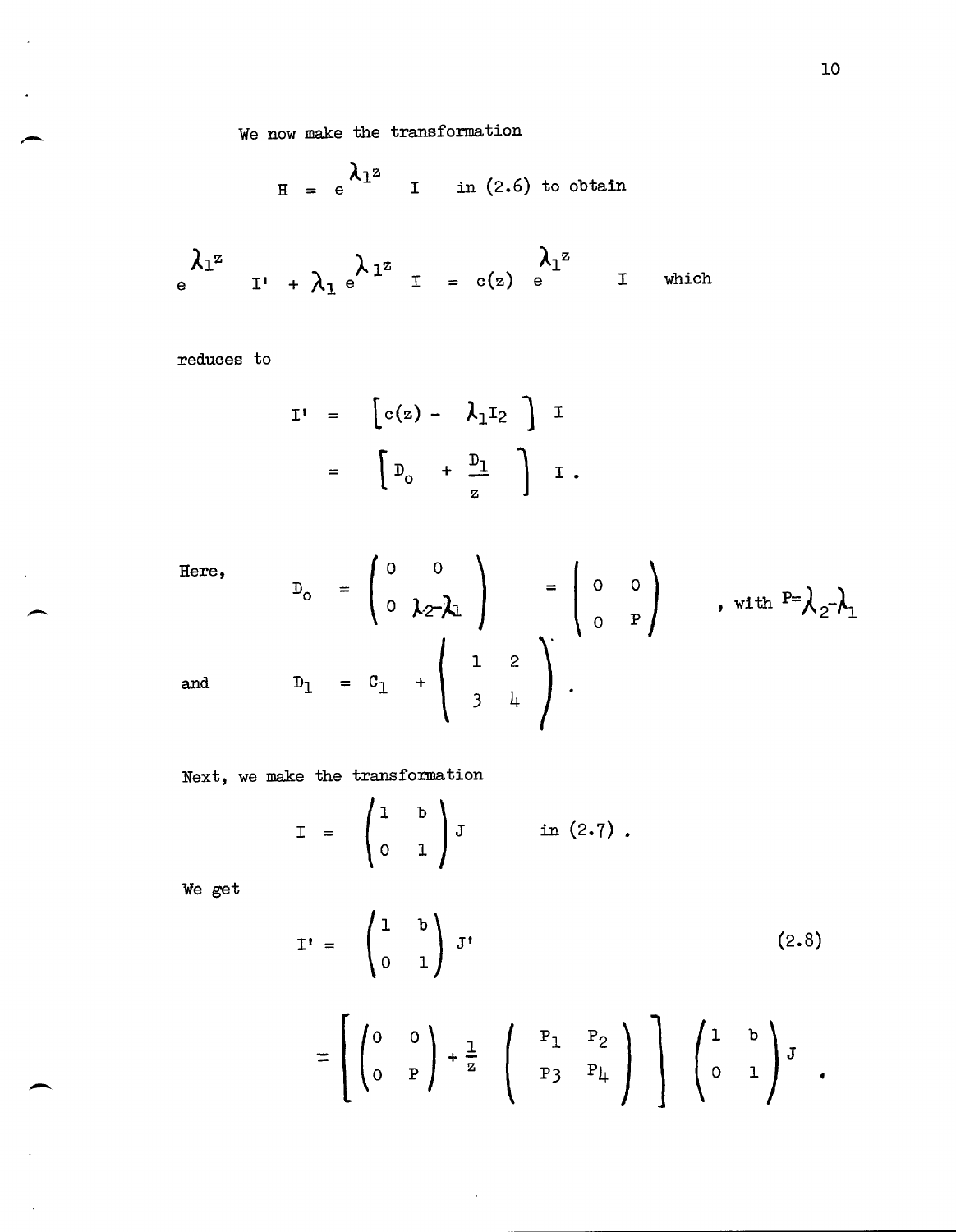Hence

$$
J' = \begin{pmatrix} 1 & b \\ 0 & 1 \end{pmatrix}^{-1} \begin{bmatrix} 0 & 0 \\ 0 & P \end{bmatrix} + \frac{1}{z} \begin{bmatrix} P_1 & P_2 \\ P_3 & P_4 \end{bmatrix} \begin{bmatrix} 1 & b \\ 0 & 1 \end{bmatrix} J
$$

$$
= \begin{pmatrix} E_0 + \frac{E_1}{z} \end{pmatrix} J,
$$

 $W<sub>h</sub>$ 

 $\sim$ 

where  
\n
$$
E_0 = \begin{pmatrix} 1 & b \\ 0 & 1 \end{pmatrix}^{-1} \begin{pmatrix} 0 & 0 \\ 0 & p \end{pmatrix} \begin{pmatrix} 1 & b \\ 0 & 1 \end{pmatrix}
$$
\n
$$
= \begin{pmatrix} 1 & -b \\ 0 & 1 \end{pmatrix} \begin{pmatrix} 0 & 0 \\ 0 & p \end{pmatrix} \begin{pmatrix} 1 & b \\ 0 & 1 \end{pmatrix}
$$
\n
$$
= \begin{pmatrix} 1 & -b \\ 0 & 1 \end{pmatrix} \begin{pmatrix} 0 & 0 \\ 0 & p \end{pmatrix} = \begin{pmatrix} 0 & -b \begin{pmatrix} 0 \\ 0 \end{pmatrix}.
$$
\n
$$
E_1 = \begin{pmatrix} 1 & -b \\ 0 & 1 \end{pmatrix} \begin{pmatrix} P_1 & P_2 \\ P_3 & P_1 \end{pmatrix} \begin{pmatrix} 1 & b \\ 0 & 1 \end{pmatrix}
$$
\n
$$
= \begin{pmatrix} 1 & -b \\ 0 & 1 \end{pmatrix} \begin{pmatrix} P_1 & bp_1 + P_2 \\ P_3 & bp_3 & P_1 \end{pmatrix}
$$
\n
$$
= \begin{pmatrix} P_1 - bP_3 & bp_1 + P_2 - bP(bP_3 + P_1) \\ P_3 & bp_3 + P_1 \end{pmatrix}
$$

Choose b so that  $b^2 P_3 + B (P_4 - P_1) - P_2 = 0$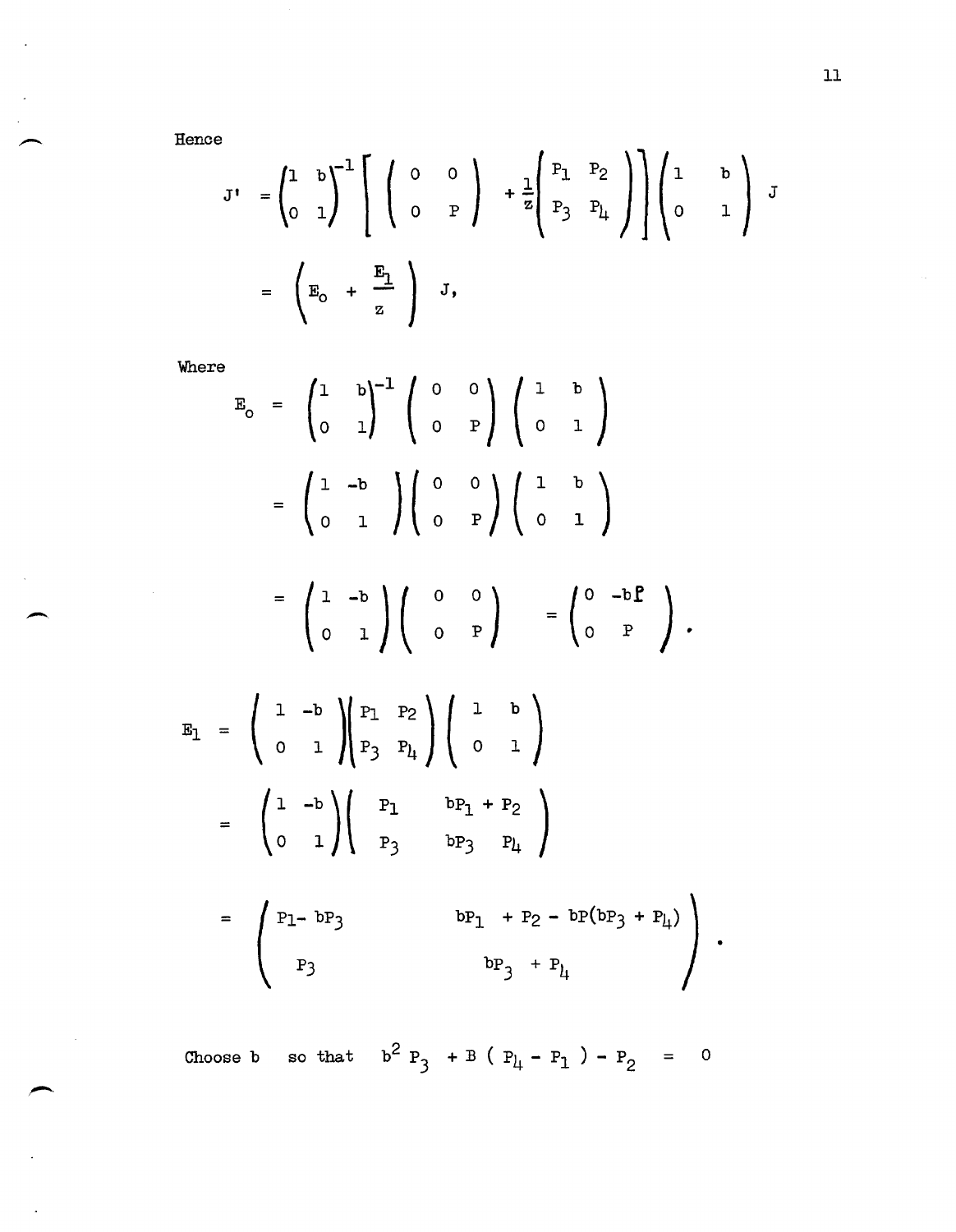Then 
$$
E_1 = \begin{pmatrix} P_1 - b P_3 & 0 \\ P_3 & p_3 + P_4 \end{pmatrix}
$$
  

$$
= \begin{pmatrix} r_1 & 0 \\ P_3 & r_2 \end{pmatrix}
$$

where  $r_1 = P_1 - b P_3$  and  $r_2 = b P_3 + P_4$ .

Finally, make the transformation

$$
J' = zT1 k in (2.8).
$$

We get

-

.-..

 $\ddot{\phantom{a}}$ 

$$
J' = z^{r_1} k^{r_1} + r_1 z^{r_1 - 1} k = \begin{pmatrix} E_0 + \frac{E_1}{z} \end{pmatrix} z^{r_1} k
$$

which reduces to

$$
k' = \left( E_0 + \frac{E_1}{z} - \frac{r_1}{z} I_2 \right) k
$$
  
=  $F_0 + \frac{F_1}{z} k$  (2.9).

Here,

$$
F_0 = E_0 = \begin{pmatrix} 0 & -bP \\ 0 & P \end{pmatrix}.
$$
  

$$
F_1 = E_1 - r_1 I_2 = \begin{pmatrix} 0 & 0 \\ P_3 & r_2 - r_1 \end{pmatrix}.
$$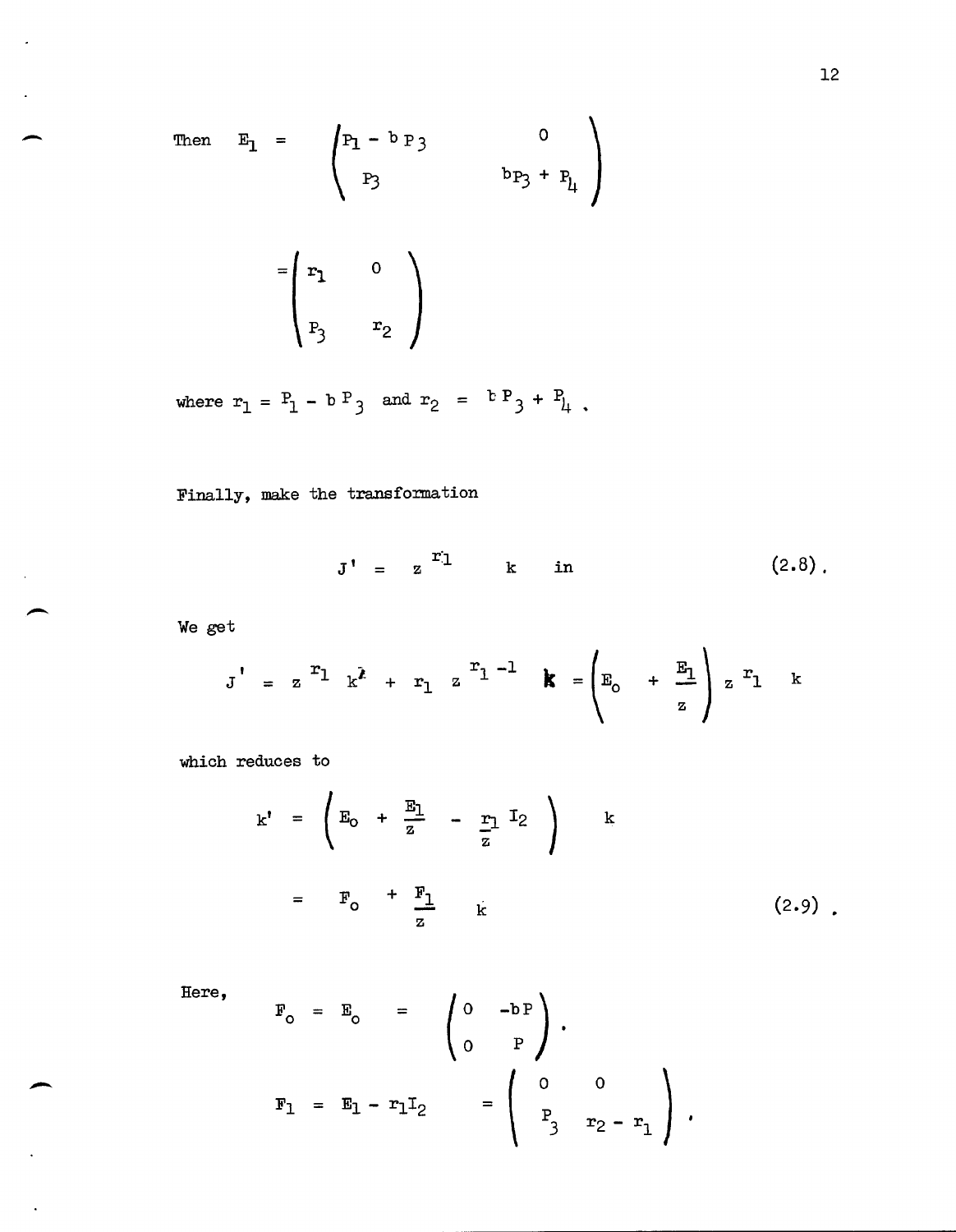We now show that (2.9) is equivalent to the confluent hypergeometric function:

$$
\frac{d^2w}{dt^2} + \left(\frac{q}{t} - 1\right) \frac{dw}{dt} - \frac{m}{t} w = 0 \qquad (2.10).
$$

Let  $t = A * z$ , where  $A *$  is a complex constant.

 $dw = dw dz$  $\frac{d\mathbf{u}}{dt}$   $\frac{d\mathbf{u}}{dz}$   $\frac{d\mathbf{u}}{dt}$  $= 1$  dw  $\overline{A*}$  dz

$$
\frac{\mathrm{d}^2 \mathrm{w}}{\mathrm{d} \mathrm{t}^2} = \frac{1}{(\mathrm{A}^*)^2} \mathrm{w}^{\mathrm{u}}.
$$

(2.10) becomes

 $\overline{\phantom{a}}$ 

 $\ddot{\phantom{1}}$ 

$$
\frac{1}{(A*)^2} w'' + \left(\frac{q}{A*z} - 1\right) \frac{1}{A*} w' - \frac{m}{A*z} w = 0 ;
$$
  
i.e.  $w'' + \left(\frac{q}{z} - A* w'\right) - \frac{mA*}{z} w = 0.$ 

Now, let  $w = c * k_1$ 

and 
$$
w' = k_2
$$

Then  $w^{\dagger} = c \ast k_1^{\dagger} = k_2$ 

$$
w'' = k_2' = \left(A^* - \frac{q}{z}\right) k_2 + \frac{mA^*}{z} k_1 e^*.
$$

This can be put in the form

$$
\begin{pmatrix} k_1 \\ k_2 \end{pmatrix}^{\prime} = \begin{pmatrix} 0 & \frac{1}{c^*} \\ \frac{mA^*c^*}{z} & A^* - \frac{a}{z} \end{pmatrix} \begin{pmatrix} k_1 \\ k_2 \end{pmatrix}.
$$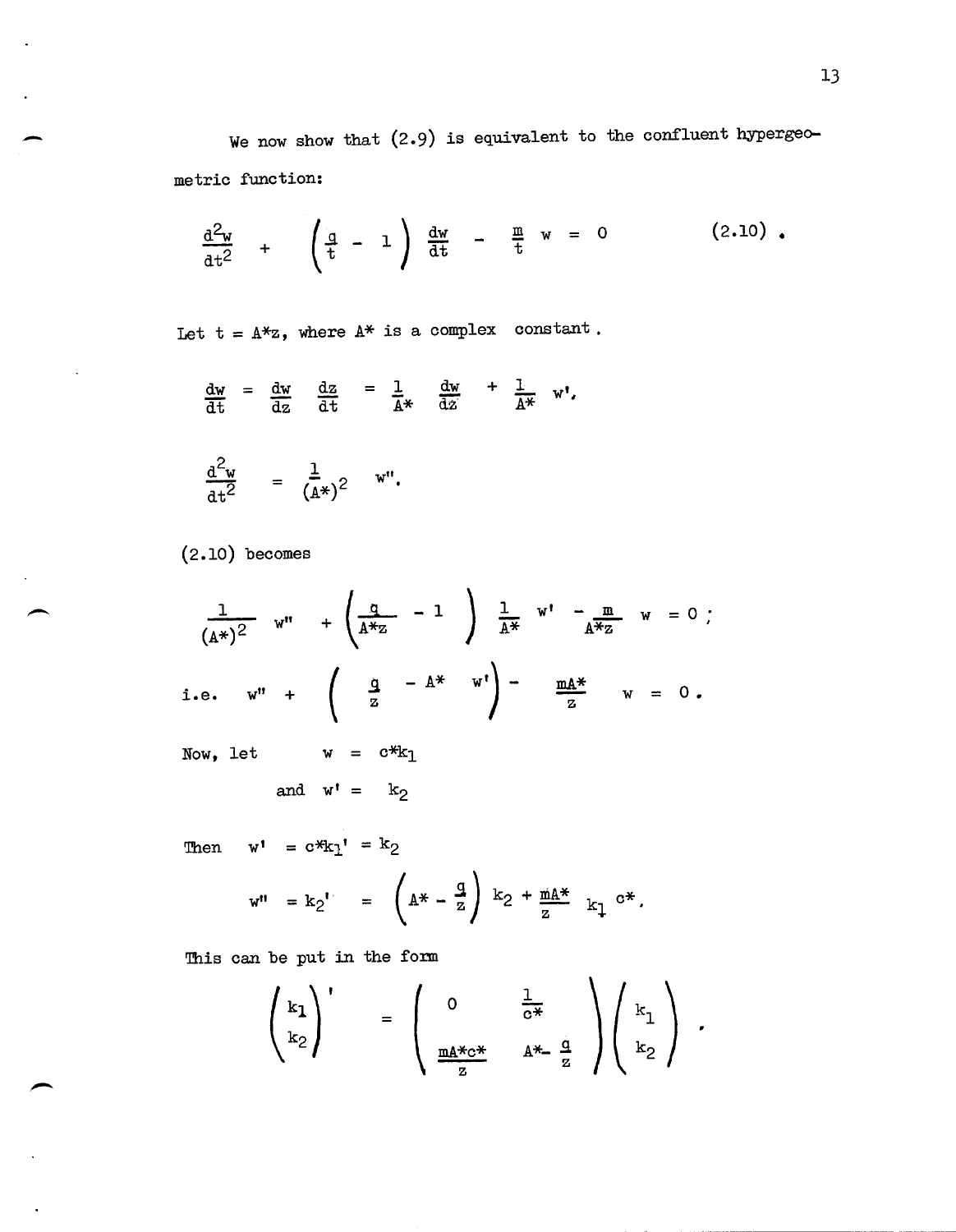If 
$$
k = \begin{pmatrix} k_1 \\ k_2 \end{pmatrix}
$$
, then we have  

$$
k' = \begin{bmatrix} 0 & \frac{1}{c*} \\ 0 & k* \end{bmatrix} + \frac{1}{z} \begin{bmatrix} 0 & 0 \\ mA*c* & -q \end{bmatrix} k
$$

which is the form  $(2.9)$ .

 $\ddot{\phantom{0}}$ 

 $\ddot{\phantom{1}}$